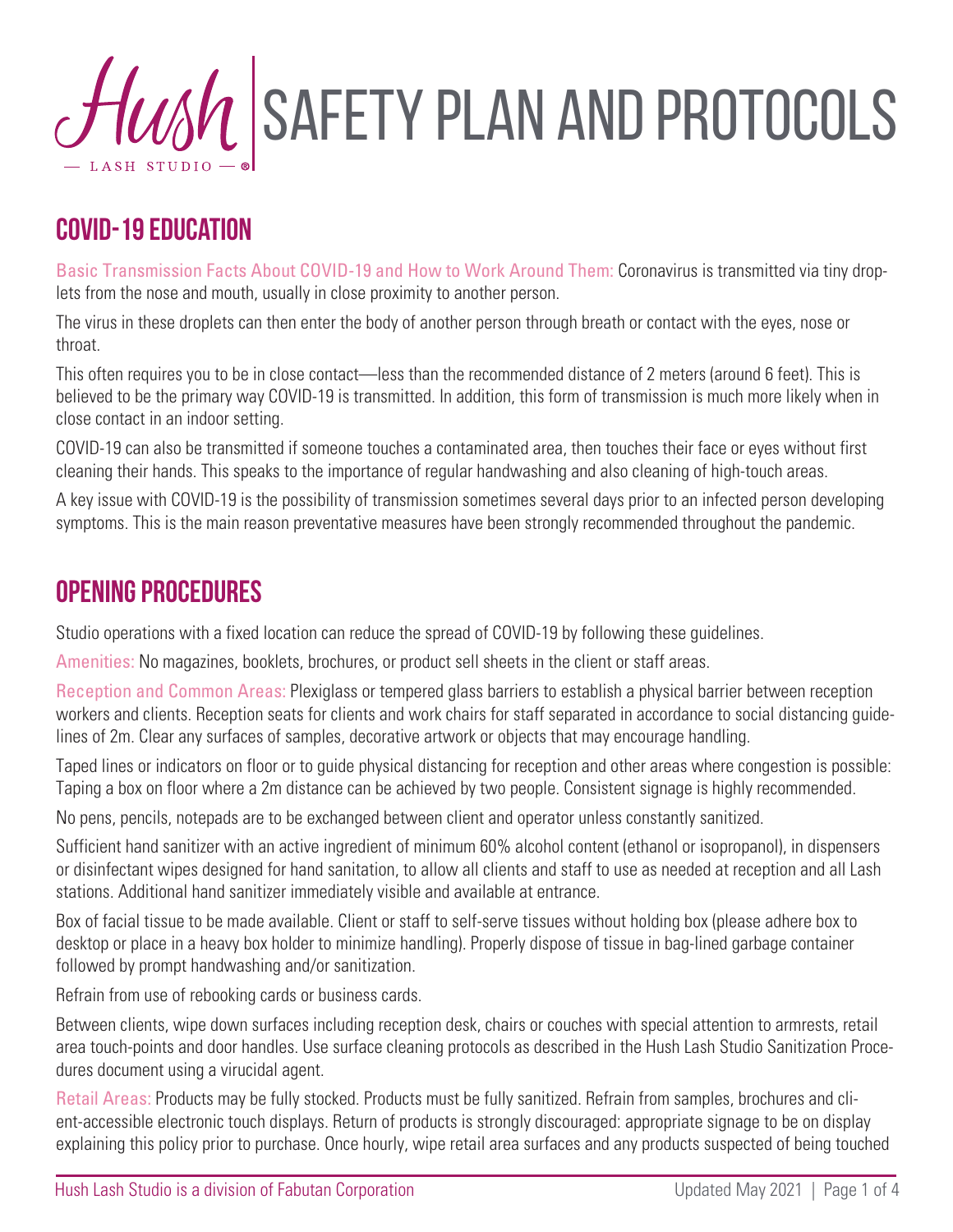by clients or staff as described in the Hush Lash Studio Sanitization Procedures document using a virucidal agent.

Interior Areas: Ensure bathrooms are well stocked with liquid soap and paper towels, and that warm running water is available.

Commonly used surfaces must be cleaned every hour as described in the Hush Lash Studio Sanitization Procedures document using a virucidal agent. Examples include countertops, desktops, staff room laundry machines, etc.

High-touch objects must be cleaned every hour as described in the Hush Lash Studio Sanitization Procedures document using a virucidal agent. Examples include door surfaces, shared computers, touchscreens, dispensers, equipment handles and any other high-touch buttons, dials, or tools.

Client Expectation Management: Communicate and reinforce a clear and consistent expectation of the revised studio experience to clients at all times. This should include screening questions completed and reviewed by staff prior to client arrival, posted information on entrances regarding current policies and regulations, and verbal/written reminders during appointment-related communications.

## **Pre-screening HEALTH QUESTIONNAIRE TO DETERMINE IF A CLIENT IS EXPERIENCING ANY COVID-19 LIKE SYMPTOMS (delivered upon booking confirmation):**

- •Do you have or have you had any symptoms of COVID-19 including fever, chills, cough, shortness of breath, sore throat and painful swallowing, in the past 10 days?
- •Are you or anyone in direct contact with you under the direction of a Provincial Health Officer to self-isolate?
- •Have you arrived from outside of Canada or been in contact with a confirmed or suspected COVID-19 case in the last 14 days?

Arrival Procedures: Communicate the importance for punctuality and limits on number of people in the studio. Client is encouraged to arrive no more than 5 minutes prior to scheduled appointment, with no more than 2 clients sitting in the reception area (at a minimum distance of 2m).

Scheduled appointments only. Clipboards and pens must be sanitized prior to handing out client waivers. Use only one waiver per clipboard and clearly designate a container for client pens after use. Clipboards and pens must be sanitized immediately after use.

Clearly communicate rules and regulations around physical distancing and requirements for hand hygiene before and after services.

Clients are asked to bring their own mask to wear during each Lash and other Beauty Service appointments. A stock of contingency masks is encouraged.

Clear, consistent signage in studio to inform clients of rules regarding item handling, physical distancing, PPE requirements, hand hygiene and any current restrictions from the Provincial Health Officer is also recommended.

Clients to keep any coats, bags and other personal items with them at all times.

Departure and Payment Guidelines: Where possible, use touchless payment processing. Clean keypad devices after every use as described in the Hush Lash Studio Sanitization Procedures document using a virucidal agent.

Employees must also wash hands immediately after handling cash.

Congestion Management: Book appointments with a 10-minute additional gap to allow for sanitation as described in the Hush Lash Studio Sanitization Procedures document using a virucidal agent. Ensure service area surfaces are allowed necessary time for virucidal agent to be effective.

Clients to arrive on their own. Accompanying children, friends or family are not allowed.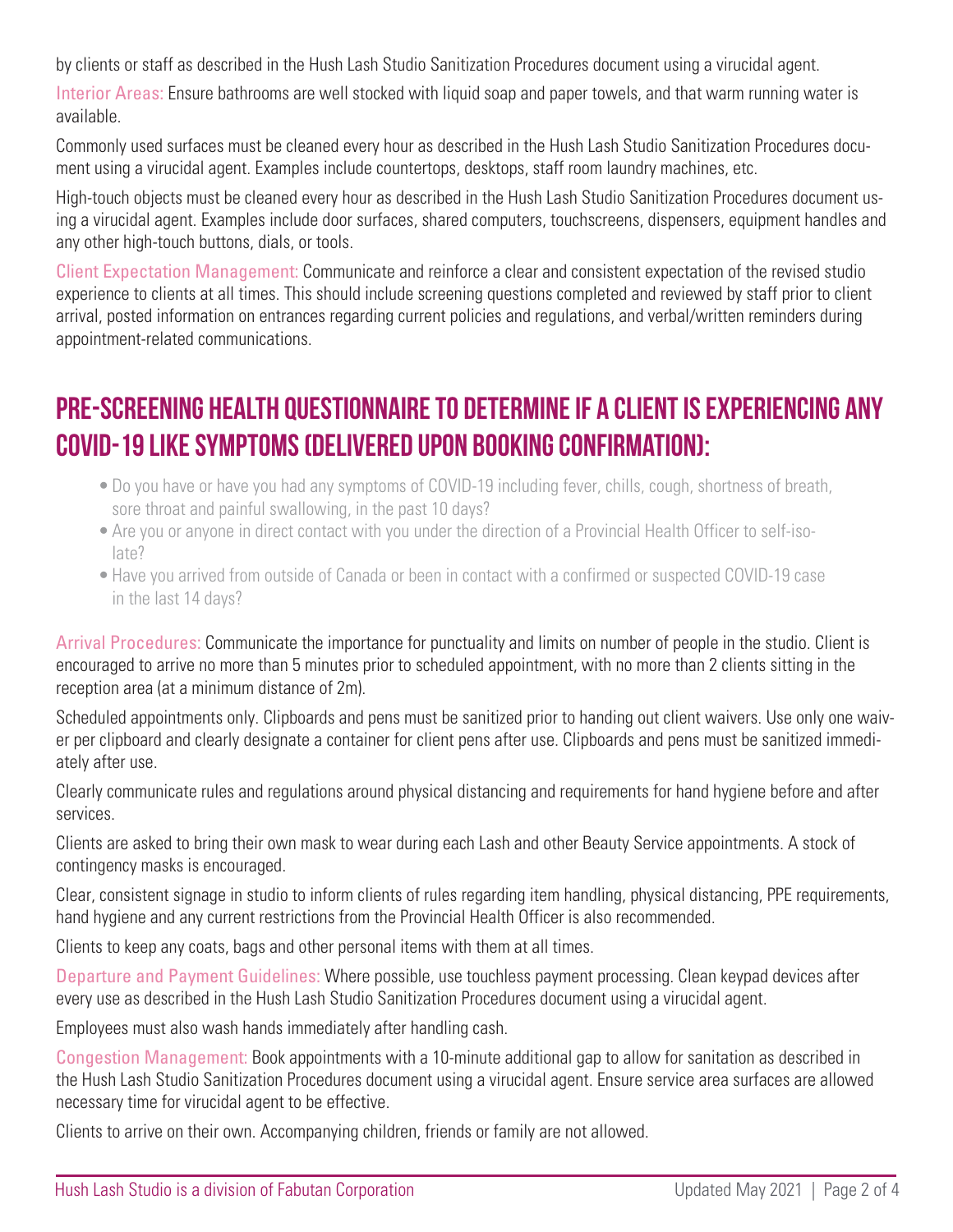If physical assistance is required, a family member may accompany the client provided they are in the same cohort, as described by the Provinical Health Authority. In this case, the family member is expected to follow the same client protocols.

No walk-in clients permitted at this time. Please book online at HushLashStudio.com or at your preferred location via phone.

Advise clients to check in on-site no earlier than 5 minutes before their appointment. This ensures enough time for effective reception area and interior sanitization. In the case of a client leaving the studio later than expected, following clients will need to wait outside the studio and maintain physical distancing protocols. Clear pre-appointment communication and onsite signage is highly recommended.

Identify areas where congestion usually occurs and tape physical distancing markers to direct traffic. Advise clients and staff to please keep that area clear when possible.

Maintain social distancing according to stated guidelines whenever possible throughout the location.

## **Personal Protective Equipment (PPE)**



**Masks required on the premises for staff and clients as per provincial guidelines and regulations.**



**Glove use at the discretion of staff and clients. NOTE: gloves should not be used where they interfere with regular hand hygiene.**



**Freshly laundered forehead cloths and towels for every client as described by Hush Sanitization Procedure.**

## **Sanitization and disinfection Protocols specific to COVID-19**

All staff and should be competent and up-to-date on infection prevention protocols relevant to current regional guidelines.

All staff and clients must wash their hands upon entering and leaving the studio. Hand sanitizer is available upon entering and handwashing sinks with well stocked hand soap are available.

Staff required to wash hands every 30 minutes or immediately after contact with contaminated surfaces. Greet clients respecting the 2m guideline and do not engage in any physical contact such as handshaking or hugging. All laundry washed after each use in water not less than 65 degrees Celsius.

All towels must be removed from the styling area immediately after appointment completion and washed as described in the Hush Lash Studio Sanitization Procedures document.

Ensure surface disinfectant and appropriate applicators are made available at each station for staff use.

Cleaning furniture at stations between clients with disinfectants according to manufacturers' specifications. Ensure sterilized tools are used for each client appointment.

Wash all tools in warm soapy water prior to sterilizing for the prescribed time, as described in the Hush Lash Studio Sanitization Procedures document.

Scheduled hourly disinfection of frequently used surfaces. Examples include door handles, phones, POS machines and any other common surfaces.

Any additional, studio-specific procedures as outlined by the Hush Lash Studio location Franchisee, along with all company-wide Hush Lash Studio Sanitization Procedures, must be followed at all times.